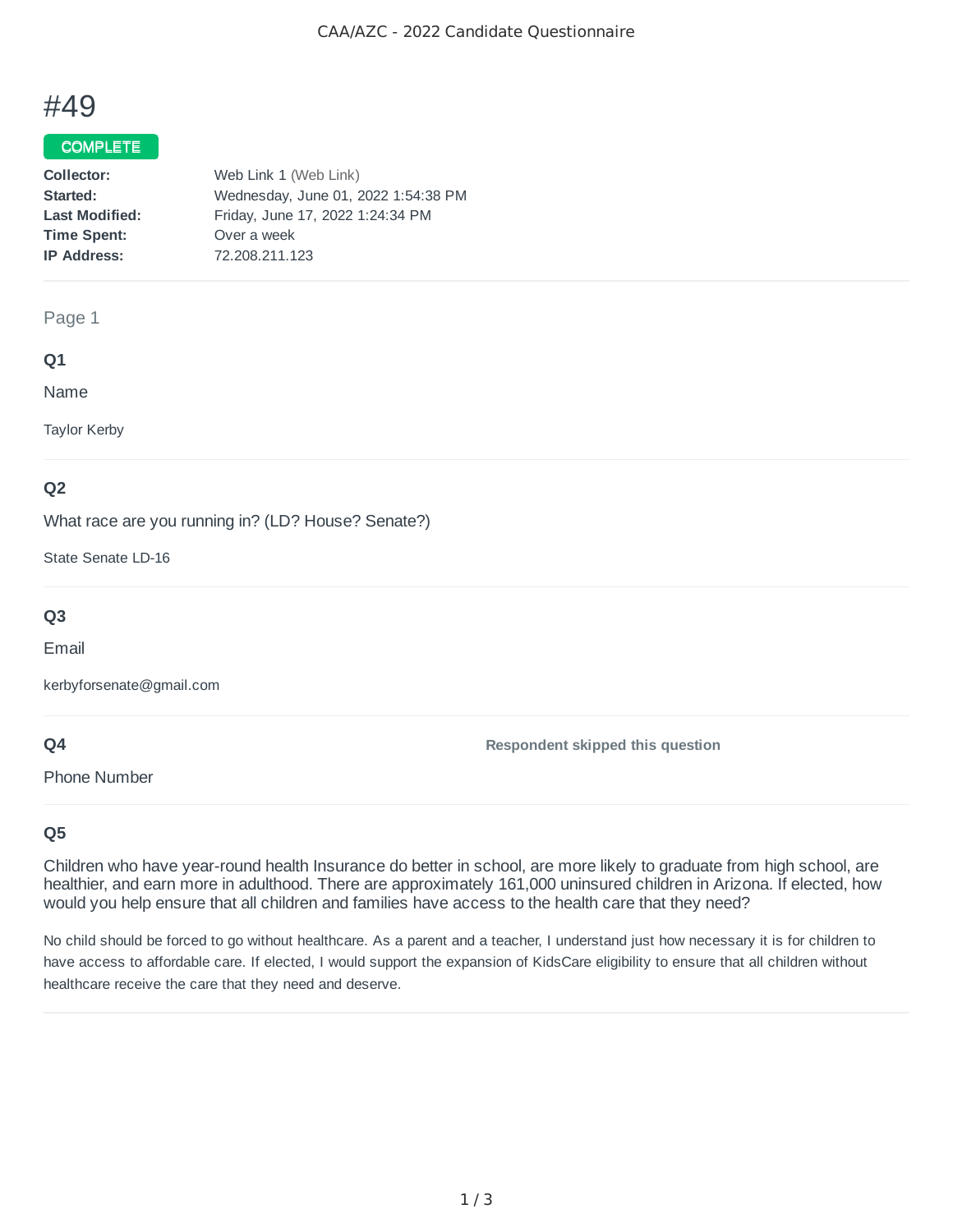## **Q6**

We know that a child's earliest years, birth to age 8, are the most important for the development of their brains. Highquality early childhood experiences can enhance that development. How can the state take a role in helping parents give their children the best start in life?

As an educator I understand the need to increase our attention to these vital formative years. The funding of our elementary schools has continued to decrease over the last several decades. Additionally, when funding is provided to our schools it is often the high schools that gain priority. It is time for our state to make a significant investment in our children to capitalize upon these important early years.

#### **Q7**

Many families in Arizona are struggling. Housing is becoming increasingly unaffordable, nearly one in four children live in poverty, and resources that used to be available to help families are no longer there. Research shows that when access to safety net resources are low, foster care populations are high. What is your plan to help children and families get the resources and services they need to keep them out of the child welfare system?

I believe that all parents should have access to the resources, services, and ability to provide for their children that they need. One way I will help families is by addressing the housing shortage, as well as reversing laws that limit rent control. As State Senator I will propose legislation that prioritizes early investment in our students, job training, and support for the existing small businesses community.

#### **Q8**

Arizona has been among the bottom states in per pupil K-12 funding for the past decade which has resulted in severe challenges including teacher shortages, crowded classrooms, and insufficient student support services. How will you ensure that students in every neighborhood have access to quality, well-funded education in Arizona

During the peak of the 2010 Recession, Arizona State lawmakers made the decision to slash funding for our public schools that devastated the lives of my fellow educators, students, and their families. Now, fast forward to over a decade later with a Five Billion dollar surplus in the state budget, our schools have not been provided with the funding that was taken away from us in 2010 and the controlling party refuses to address the need for additional investments. We are suffering from deferred maintenance, neglected classroom resources and family investment, and sufficient career development for our communities. If elected, I will champion education legislation that provides the real investment in our schools and children that is needed to ensure the future success that our neighborhoods deserve.

#### **Q9**

Arizona's elected leaders have created a tax code that is upside down and regressive– meaning that those with low incomes pay a much higher share of their income in taxes compared to Arizona's highest income earners. If elected, what will you do to make sure that wealthy and corporations pay their share of taxes?

As a teacher, and single father of two young girls, I understand what it is like to live towards the bottom of the income ladder. It is past time the legislature makes working people a priority in the organization of our tax code. As a state senator I will do everything in my power to ensure our government is protecting those who work to uphold our state economy by advocating for a more equitable approach to taxation in Arizona.